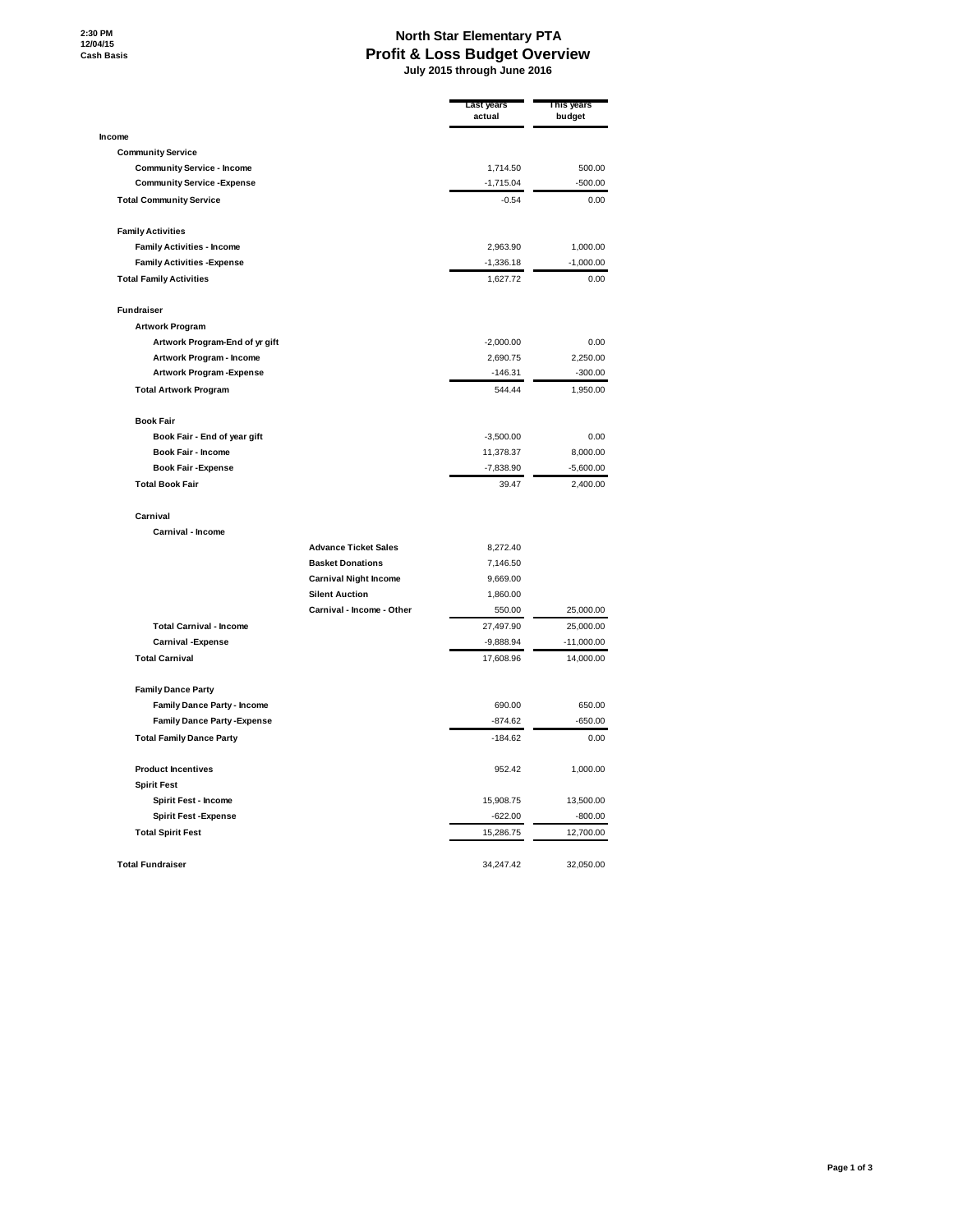## **North Star Elementary PTA Profit & Loss Budget Overview July 2015 through June 2016**

| Interest Income<br>16.88<br>10.00<br>Membership<br>Membership - Income<br>2,475.00<br>2,500.00<br><b>Membership-Expense</b><br>$-1,279.25$<br>$-1,300.00$<br><b>Total Membership</b><br>1,195.75<br>1,200.00<br><b>Spirit Wear</b><br>Spirit Wear - Income<br>8,615.40<br>5,625.00<br><b>Spirit Wear - Expense</b><br>$-6,204.22$<br>$-4,500.00$<br><b>Total Spirit Wear</b><br>2,411.18<br>1,125.00<br><b>Staff Appreciation</b><br><b>Staff Appreciation - Income</b><br>814.06<br>750.00<br><b>Staff Appreciation - Expense</b><br>$-1,832.06$<br>$-2,250.00$<br><b>Total Staff Appreciation</b><br>$-1,018.00$<br>$-1,500.00$<br>Yearbook<br>Yearbook - Income<br>8,020.00<br>7,950.00<br>Yearbook - Expense<br>$-7,389.90$<br>$-7,500.00$<br><b>Total Yearbook</b><br>630.10<br>450.00<br><b>Total Income</b><br>39,110.51<br>33,335.00<br><b>Expense</b><br><b>Academic Competition</b><br>109.00<br>218.00<br>Math Olympiad<br><b>National Geography Bee</b><br>100.00<br>100.00<br><b>Science Olympiad</b><br>0.00<br>50.00<br>130.00<br>143.50<br><b>Spelling Bee</b><br><b>Stock Market</b><br>175.00<br>160.00<br><b>Total Academic Competition</b><br>514.00<br>671.50<br><b>Charitable Assistance</b><br>326.00<br>500.00<br><b>Copy/Printing</b><br>296.70<br>500.00<br><b>Family Fitness</b><br>0.00<br>50.00<br><b>Field Day</b><br>255.15<br>250.00<br><b>Fifth Grade Activities</b><br>800.00<br>1,200.00<br><b>Garden Committee</b><br>540.14<br>500.00<br><b>Health and Wellness</b><br>200.00<br>200.00<br><b>Instructional Support</b><br>1,768.04<br>1,900.00<br>179.00<br>179.00<br>Insurance<br><b>Monthly Spirit Day</b><br>0.00<br>200.00<br>Outdoor classroom<br>0.00<br>2,500.00 Up to amount<br><b>Post Office</b><br>82.60<br>100.00<br>Programs<br><b>ARC</b><br>1,525.00<br>1,740.00<br><b>Assembly Programs</b><br>1,145.00<br>1,200.00<br>Enrichment<br>0.00<br>200.00<br>Guidance<br>0.00<br>200.00<br><b>Junior Achievement</b><br>1,815.00<br>1,800.00<br><b>Music</b><br>226.84<br>500.00 | Last years<br>actual | This years<br>budget |  |
|----------------------------------------------------------------------------------------------------------------------------------------------------------------------------------------------------------------------------------------------------------------------------------------------------------------------------------------------------------------------------------------------------------------------------------------------------------------------------------------------------------------------------------------------------------------------------------------------------------------------------------------------------------------------------------------------------------------------------------------------------------------------------------------------------------------------------------------------------------------------------------------------------------------------------------------------------------------------------------------------------------------------------------------------------------------------------------------------------------------------------------------------------------------------------------------------------------------------------------------------------------------------------------------------------------------------------------------------------------------------------------------------------------------------------------------------------------------------------------------------------------------------------------------------------------------------------------------------------------------------------------------------------------------------------------------------------------------------------------------------------------------------------------------------------------------------------------------------------------------------------------------------------------------------------------------------------------------------------------------------------------------------------------|----------------------|----------------------|--|
|                                                                                                                                                                                                                                                                                                                                                                                                                                                                                                                                                                                                                                                                                                                                                                                                                                                                                                                                                                                                                                                                                                                                                                                                                                                                                                                                                                                                                                                                                                                                                                                                                                                                                                                                                                                                                                                                                                                                                                                                                                  |                      |                      |  |
|                                                                                                                                                                                                                                                                                                                                                                                                                                                                                                                                                                                                                                                                                                                                                                                                                                                                                                                                                                                                                                                                                                                                                                                                                                                                                                                                                                                                                                                                                                                                                                                                                                                                                                                                                                                                                                                                                                                                                                                                                                  |                      |                      |  |
|                                                                                                                                                                                                                                                                                                                                                                                                                                                                                                                                                                                                                                                                                                                                                                                                                                                                                                                                                                                                                                                                                                                                                                                                                                                                                                                                                                                                                                                                                                                                                                                                                                                                                                                                                                                                                                                                                                                                                                                                                                  |                      |                      |  |
|                                                                                                                                                                                                                                                                                                                                                                                                                                                                                                                                                                                                                                                                                                                                                                                                                                                                                                                                                                                                                                                                                                                                                                                                                                                                                                                                                                                                                                                                                                                                                                                                                                                                                                                                                                                                                                                                                                                                                                                                                                  |                      |                      |  |
|                                                                                                                                                                                                                                                                                                                                                                                                                                                                                                                                                                                                                                                                                                                                                                                                                                                                                                                                                                                                                                                                                                                                                                                                                                                                                                                                                                                                                                                                                                                                                                                                                                                                                                                                                                                                                                                                                                                                                                                                                                  |                      |                      |  |
|                                                                                                                                                                                                                                                                                                                                                                                                                                                                                                                                                                                                                                                                                                                                                                                                                                                                                                                                                                                                                                                                                                                                                                                                                                                                                                                                                                                                                                                                                                                                                                                                                                                                                                                                                                                                                                                                                                                                                                                                                                  |                      |                      |  |
|                                                                                                                                                                                                                                                                                                                                                                                                                                                                                                                                                                                                                                                                                                                                                                                                                                                                                                                                                                                                                                                                                                                                                                                                                                                                                                                                                                                                                                                                                                                                                                                                                                                                                                                                                                                                                                                                                                                                                                                                                                  |                      |                      |  |
|                                                                                                                                                                                                                                                                                                                                                                                                                                                                                                                                                                                                                                                                                                                                                                                                                                                                                                                                                                                                                                                                                                                                                                                                                                                                                                                                                                                                                                                                                                                                                                                                                                                                                                                                                                                                                                                                                                                                                                                                                                  |                      |                      |  |
|                                                                                                                                                                                                                                                                                                                                                                                                                                                                                                                                                                                                                                                                                                                                                                                                                                                                                                                                                                                                                                                                                                                                                                                                                                                                                                                                                                                                                                                                                                                                                                                                                                                                                                                                                                                                                                                                                                                                                                                                                                  |                      |                      |  |
|                                                                                                                                                                                                                                                                                                                                                                                                                                                                                                                                                                                                                                                                                                                                                                                                                                                                                                                                                                                                                                                                                                                                                                                                                                                                                                                                                                                                                                                                                                                                                                                                                                                                                                                                                                                                                                                                                                                                                                                                                                  |                      |                      |  |
|                                                                                                                                                                                                                                                                                                                                                                                                                                                                                                                                                                                                                                                                                                                                                                                                                                                                                                                                                                                                                                                                                                                                                                                                                                                                                                                                                                                                                                                                                                                                                                                                                                                                                                                                                                                                                                                                                                                                                                                                                                  |                      |                      |  |
|                                                                                                                                                                                                                                                                                                                                                                                                                                                                                                                                                                                                                                                                                                                                                                                                                                                                                                                                                                                                                                                                                                                                                                                                                                                                                                                                                                                                                                                                                                                                                                                                                                                                                                                                                                                                                                                                                                                                                                                                                                  |                      |                      |  |
|                                                                                                                                                                                                                                                                                                                                                                                                                                                                                                                                                                                                                                                                                                                                                                                                                                                                                                                                                                                                                                                                                                                                                                                                                                                                                                                                                                                                                                                                                                                                                                                                                                                                                                                                                                                                                                                                                                                                                                                                                                  |                      |                      |  |
|                                                                                                                                                                                                                                                                                                                                                                                                                                                                                                                                                                                                                                                                                                                                                                                                                                                                                                                                                                                                                                                                                                                                                                                                                                                                                                                                                                                                                                                                                                                                                                                                                                                                                                                                                                                                                                                                                                                                                                                                                                  |                      |                      |  |
|                                                                                                                                                                                                                                                                                                                                                                                                                                                                                                                                                                                                                                                                                                                                                                                                                                                                                                                                                                                                                                                                                                                                                                                                                                                                                                                                                                                                                                                                                                                                                                                                                                                                                                                                                                                                                                                                                                                                                                                                                                  |                      |                      |  |
|                                                                                                                                                                                                                                                                                                                                                                                                                                                                                                                                                                                                                                                                                                                                                                                                                                                                                                                                                                                                                                                                                                                                                                                                                                                                                                                                                                                                                                                                                                                                                                                                                                                                                                                                                                                                                                                                                                                                                                                                                                  |                      |                      |  |
|                                                                                                                                                                                                                                                                                                                                                                                                                                                                                                                                                                                                                                                                                                                                                                                                                                                                                                                                                                                                                                                                                                                                                                                                                                                                                                                                                                                                                                                                                                                                                                                                                                                                                                                                                                                                                                                                                                                                                                                                                                  |                      |                      |  |
|                                                                                                                                                                                                                                                                                                                                                                                                                                                                                                                                                                                                                                                                                                                                                                                                                                                                                                                                                                                                                                                                                                                                                                                                                                                                                                                                                                                                                                                                                                                                                                                                                                                                                                                                                                                                                                                                                                                                                                                                                                  |                      |                      |  |
|                                                                                                                                                                                                                                                                                                                                                                                                                                                                                                                                                                                                                                                                                                                                                                                                                                                                                                                                                                                                                                                                                                                                                                                                                                                                                                                                                                                                                                                                                                                                                                                                                                                                                                                                                                                                                                                                                                                                                                                                                                  |                      |                      |  |
|                                                                                                                                                                                                                                                                                                                                                                                                                                                                                                                                                                                                                                                                                                                                                                                                                                                                                                                                                                                                                                                                                                                                                                                                                                                                                                                                                                                                                                                                                                                                                                                                                                                                                                                                                                                                                                                                                                                                                                                                                                  |                      |                      |  |
|                                                                                                                                                                                                                                                                                                                                                                                                                                                                                                                                                                                                                                                                                                                                                                                                                                                                                                                                                                                                                                                                                                                                                                                                                                                                                                                                                                                                                                                                                                                                                                                                                                                                                                                                                                                                                                                                                                                                                                                                                                  |                      |                      |  |
|                                                                                                                                                                                                                                                                                                                                                                                                                                                                                                                                                                                                                                                                                                                                                                                                                                                                                                                                                                                                                                                                                                                                                                                                                                                                                                                                                                                                                                                                                                                                                                                                                                                                                                                                                                                                                                                                                                                                                                                                                                  |                      |                      |  |
|                                                                                                                                                                                                                                                                                                                                                                                                                                                                                                                                                                                                                                                                                                                                                                                                                                                                                                                                                                                                                                                                                                                                                                                                                                                                                                                                                                                                                                                                                                                                                                                                                                                                                                                                                                                                                                                                                                                                                                                                                                  |                      |                      |  |
|                                                                                                                                                                                                                                                                                                                                                                                                                                                                                                                                                                                                                                                                                                                                                                                                                                                                                                                                                                                                                                                                                                                                                                                                                                                                                                                                                                                                                                                                                                                                                                                                                                                                                                                                                                                                                                                                                                                                                                                                                                  |                      |                      |  |
|                                                                                                                                                                                                                                                                                                                                                                                                                                                                                                                                                                                                                                                                                                                                                                                                                                                                                                                                                                                                                                                                                                                                                                                                                                                                                                                                                                                                                                                                                                                                                                                                                                                                                                                                                                                                                                                                                                                                                                                                                                  |                      |                      |  |
|                                                                                                                                                                                                                                                                                                                                                                                                                                                                                                                                                                                                                                                                                                                                                                                                                                                                                                                                                                                                                                                                                                                                                                                                                                                                                                                                                                                                                                                                                                                                                                                                                                                                                                                                                                                                                                                                                                                                                                                                                                  |                      |                      |  |
|                                                                                                                                                                                                                                                                                                                                                                                                                                                                                                                                                                                                                                                                                                                                                                                                                                                                                                                                                                                                                                                                                                                                                                                                                                                                                                                                                                                                                                                                                                                                                                                                                                                                                                                                                                                                                                                                                                                                                                                                                                  |                      |                      |  |
|                                                                                                                                                                                                                                                                                                                                                                                                                                                                                                                                                                                                                                                                                                                                                                                                                                                                                                                                                                                                                                                                                                                                                                                                                                                                                                                                                                                                                                                                                                                                                                                                                                                                                                                                                                                                                                                                                                                                                                                                                                  |                      |                      |  |
|                                                                                                                                                                                                                                                                                                                                                                                                                                                                                                                                                                                                                                                                                                                                                                                                                                                                                                                                                                                                                                                                                                                                                                                                                                                                                                                                                                                                                                                                                                                                                                                                                                                                                                                                                                                                                                                                                                                                                                                                                                  |                      |                      |  |
|                                                                                                                                                                                                                                                                                                                                                                                                                                                                                                                                                                                                                                                                                                                                                                                                                                                                                                                                                                                                                                                                                                                                                                                                                                                                                                                                                                                                                                                                                                                                                                                                                                                                                                                                                                                                                                                                                                                                                                                                                                  |                      |                      |  |
|                                                                                                                                                                                                                                                                                                                                                                                                                                                                                                                                                                                                                                                                                                                                                                                                                                                                                                                                                                                                                                                                                                                                                                                                                                                                                                                                                                                                                                                                                                                                                                                                                                                                                                                                                                                                                                                                                                                                                                                                                                  |                      |                      |  |
|                                                                                                                                                                                                                                                                                                                                                                                                                                                                                                                                                                                                                                                                                                                                                                                                                                                                                                                                                                                                                                                                                                                                                                                                                                                                                                                                                                                                                                                                                                                                                                                                                                                                                                                                                                                                                                                                                                                                                                                                                                  |                      |                      |  |
|                                                                                                                                                                                                                                                                                                                                                                                                                                                                                                                                                                                                                                                                                                                                                                                                                                                                                                                                                                                                                                                                                                                                                                                                                                                                                                                                                                                                                                                                                                                                                                                                                                                                                                                                                                                                                                                                                                                                                                                                                                  |                      |                      |  |
|                                                                                                                                                                                                                                                                                                                                                                                                                                                                                                                                                                                                                                                                                                                                                                                                                                                                                                                                                                                                                                                                                                                                                                                                                                                                                                                                                                                                                                                                                                                                                                                                                                                                                                                                                                                                                                                                                                                                                                                                                                  |                      |                      |  |
|                                                                                                                                                                                                                                                                                                                                                                                                                                                                                                                                                                                                                                                                                                                                                                                                                                                                                                                                                                                                                                                                                                                                                                                                                                                                                                                                                                                                                                                                                                                                                                                                                                                                                                                                                                                                                                                                                                                                                                                                                                  |                      |                      |  |
|                                                                                                                                                                                                                                                                                                                                                                                                                                                                                                                                                                                                                                                                                                                                                                                                                                                                                                                                                                                                                                                                                                                                                                                                                                                                                                                                                                                                                                                                                                                                                                                                                                                                                                                                                                                                                                                                                                                                                                                                                                  |                      |                      |  |
|                                                                                                                                                                                                                                                                                                                                                                                                                                                                                                                                                                                                                                                                                                                                                                                                                                                                                                                                                                                                                                                                                                                                                                                                                                                                                                                                                                                                                                                                                                                                                                                                                                                                                                                                                                                                                                                                                                                                                                                                                                  |                      |                      |  |
|                                                                                                                                                                                                                                                                                                                                                                                                                                                                                                                                                                                                                                                                                                                                                                                                                                                                                                                                                                                                                                                                                                                                                                                                                                                                                                                                                                                                                                                                                                                                                                                                                                                                                                                                                                                                                                                                                                                                                                                                                                  |                      |                      |  |
|                                                                                                                                                                                                                                                                                                                                                                                                                                                                                                                                                                                                                                                                                                                                                                                                                                                                                                                                                                                                                                                                                                                                                                                                                                                                                                                                                                                                                                                                                                                                                                                                                                                                                                                                                                                                                                                                                                                                                                                                                                  |                      |                      |  |
|                                                                                                                                                                                                                                                                                                                                                                                                                                                                                                                                                                                                                                                                                                                                                                                                                                                                                                                                                                                                                                                                                                                                                                                                                                                                                                                                                                                                                                                                                                                                                                                                                                                                                                                                                                                                                                                                                                                                                                                                                                  |                      |                      |  |
|                                                                                                                                                                                                                                                                                                                                                                                                                                                                                                                                                                                                                                                                                                                                                                                                                                                                                                                                                                                                                                                                                                                                                                                                                                                                                                                                                                                                                                                                                                                                                                                                                                                                                                                                                                                                                                                                                                                                                                                                                                  |                      |                      |  |
|                                                                                                                                                                                                                                                                                                                                                                                                                                                                                                                                                                                                                                                                                                                                                                                                                                                                                                                                                                                                                                                                                                                                                                                                                                                                                                                                                                                                                                                                                                                                                                                                                                                                                                                                                                                                                                                                                                                                                                                                                                  |                      |                      |  |
|                                                                                                                                                                                                                                                                                                                                                                                                                                                                                                                                                                                                                                                                                                                                                                                                                                                                                                                                                                                                                                                                                                                                                                                                                                                                                                                                                                                                                                                                                                                                                                                                                                                                                                                                                                                                                                                                                                                                                                                                                                  |                      |                      |  |
|                                                                                                                                                                                                                                                                                                                                                                                                                                                                                                                                                                                                                                                                                                                                                                                                                                                                                                                                                                                                                                                                                                                                                                                                                                                                                                                                                                                                                                                                                                                                                                                                                                                                                                                                                                                                                                                                                                                                                                                                                                  |                      |                      |  |
| Native American Day<br>150.00<br>150.00<br>Odyssey of the Mind - y/e gift<br>280.00<br>0.00                                                                                                                                                                                                                                                                                                                                                                                                                                                                                                                                                                                                                                                                                                                                                                                                                                                                                                                                                                                                                                                                                                                                                                                                                                                                                                                                                                                                                                                                                                                                                                                                                                                                                                                                                                                                                                                                                                                                      |                      |                      |  |
| Other<br>0.00<br>125.00                                                                                                                                                                                                                                                                                                                                                                                                                                                                                                                                                                                                                                                                                                                                                                                                                                                                                                                                                                                                                                                                                                                                                                                                                                                                                                                                                                                                                                                                                                                                                                                                                                                                                                                                                                                                                                                                                                                                                                                                          |                      |                      |  |
| <b>Physical Education</b><br>0.00<br>400.00                                                                                                                                                                                                                                                                                                                                                                                                                                                                                                                                                                                                                                                                                                                                                                                                                                                                                                                                                                                                                                                                                                                                                                                                                                                                                                                                                                                                                                                                                                                                                                                                                                                                                                                                                                                                                                                                                                                                                                                      |                      |                      |  |
| <b>Reflections</b><br>30.98<br>100.00                                                                                                                                                                                                                                                                                                                                                                                                                                                                                                                                                                                                                                                                                                                                                                                                                                                                                                                                                                                                                                                                                                                                                                                                                                                                                                                                                                                                                                                                                                                                                                                                                                                                                                                                                                                                                                                                                                                                                                                            |                      |                      |  |
| <b>Science Programs</b><br>3,889.00<br>4,500.00                                                                                                                                                                                                                                                                                                                                                                                                                                                                                                                                                                                                                                                                                                                                                                                                                                                                                                                                                                                                                                                                                                                                                                                                                                                                                                                                                                                                                                                                                                                                                                                                                                                                                                                                                                                                                                                                                                                                                                                  |                      |                      |  |
| <b>Total Programs</b><br>9,061.82<br>10,915.00                                                                                                                                                                                                                                                                                                                                                                                                                                                                                                                                                                                                                                                                                                                                                                                                                                                                                                                                                                                                                                                                                                                                                                                                                                                                                                                                                                                                                                                                                                                                                                                                                                                                                                                                                                                                                                                                                                                                                                                   |                      |                      |  |